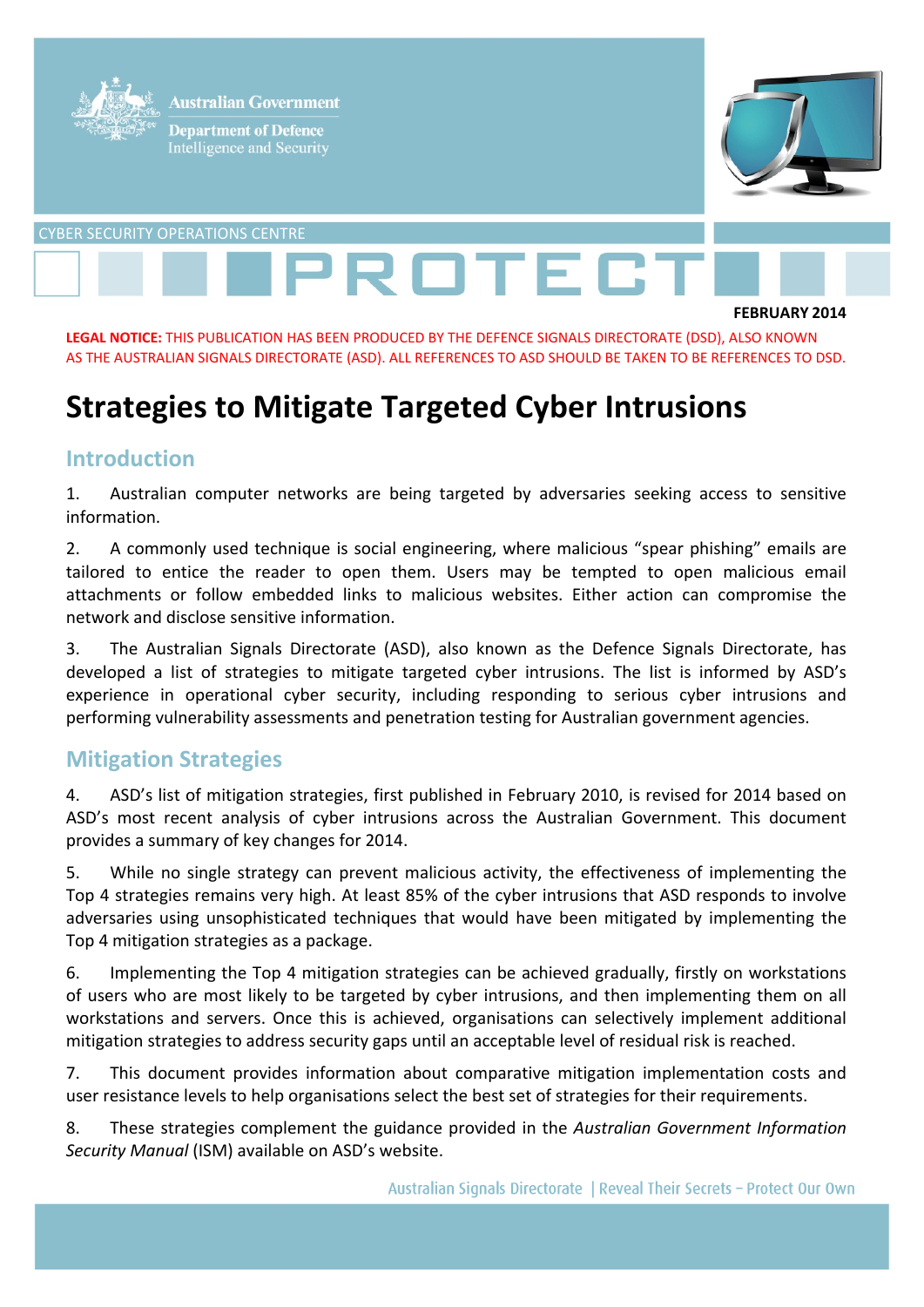

| <b>Mitigation</b><br>Strategy<br><b>Effectiveness</b><br>Ranking<br>for 2014<br>(and 2012) | <b>Mitigation Strategy</b>                                                                                                                                                                              | Overall<br><b>Security</b><br><b>Effectiveness</b> | User<br>Resistance | <b>Upfront Cost</b><br>(Staff<br>Equipment,<br>Technical<br>Complexity) | <b>Maintenance</b><br>Cost<br>(Mainly Staff) | <b>Helps</b><br><b>Detect</b><br><b>Intrusions</b> | Helps<br>Prevent<br>Intrusion<br>Stage 1:<br>Code<br>Execution | Helps<br>Contain<br>Intrusion<br>Stage 2:<br><b>Network</b><br><b>Propagation</b> Exfiltration | Helps<br>Contain<br>Intrusion<br>Stage 3:<br>Data |
|--------------------------------------------------------------------------------------------|---------------------------------------------------------------------------------------------------------------------------------------------------------------------------------------------------------|----------------------------------------------------|--------------------|-------------------------------------------------------------------------|----------------------------------------------|----------------------------------------------------|----------------------------------------------------------------|------------------------------------------------------------------------------------------------|---------------------------------------------------|
|                                                                                            | Application whitelisting of permitted/trusted programs, to prevent execution of malicious or unapproved programs including .DLL files, scripts and installers.                                          | <b>Essentia</b>                                    | Medium             | High                                                                    |                                              | Yes                                                | Yes                                                            | Yes                                                                                            | Yes                                               |
|                                                                                            | Patch applications e.g. Java, PDF viewer, Flash, web browsers and Microsoft Office. Patch/mitigate systems with "extreme risk" vulnerabilities within two days. Use the latest version of applications. | issenti                                            | Low                | <b>High</b>                                                             |                                              |                                                    | Yes                                                            | Possible                                                                                       |                                                   |
|                                                                                            | Patch operating system vulnerabilities. Patch/mitigate systems with "extreme risk" vulnerabilities within two days. Use the latest suitable operating system version. Avoid Microsoft Windows XP.       | <b>Essentia</b>                                    | Low                | Medium                                                                  | Mediu                                        |                                                    | Yes                                                            | Possible                                                                                       |                                                   |
|                                                                                            | Restrict administrative privileges to operating systems and applications based on user duties. Such users should use a separate unprivileged account for email and web browsing.                        | <b>Essentia</b>                                    |                    | Medium                                                                  | Low                                          |                                                    | Possible                                                       | Yes                                                                                            |                                                   |

Once organisations have effectively implemented the Top 4 mitigation strategies, firstly on workstations of users who are most likely to be targeted by cyber intrusions and then on all workstations and servers, additional

| - 5<br>(18)<br>User application configuration hardening, disabling: running Internet-based Java code, untrusted Microsoft Office macros, and unneeded/undesired web browser and PDF viewer features.       | <b>Excellent</b> | <b>Medium</b> | Medium        | Medium        | <b>No</b> | Yes      | <b>No</b>  | No.      |
|------------------------------------------------------------------------------------------------------------------------------------------------------------------------------------------------------------|------------------|---------------|---------------|---------------|-----------|----------|------------|----------|
| Automated dynamic analysis of email and web content run in a sandbox to detect suspicious behaviour including network traffic, new or modified files, or other configuration changes.<br>(N/A)<br>-6       | <b>Excellent</b> | Low           | <b>Medium</b> | Low           | Yes       | Yes      | No         | Possible |
| Operating system generic exploit mitigation e.g. Data Execution Prevention (DEP), Address Space Layout Randomisation (ASLR) and Enhanced Mitigation Experience Toolkit (EMET).<br>(21)                     | <b>Excellent</b> | Low           | <b>Medium</b> | Low           | Possible  | Yes      | Possible   | No       |
| (11)<br>-8<br>Host-based Intrusion Detection/Prevention System to identify anomalous behaviour during program execution e.g. process injection, keystroke logging, driver loading and persistence.         | <b>Excellent</b> | Low           | Medium        | Medium        | Yes       | Yes      | No         | Possible |
| (5)<br>Disable local administrator accounts to prevent network propagation using compromised local administrator credentials that are shared by several workstations.                                      | <b>Excellent</b> | Low           | Medium        | Low           | No        | No       | Yes        | No       |
| 10<br>(7)<br>Network segmentation and segregation into security zones to protect sensitive information and critical services such as user authentication by the Microsoft Active Directory service.        | <b>Excellent</b> | Low           | High          | Medium        | Yes       | No.      | Yes        | Possible |
| 11<br>(6)<br>Multi-factor authentication especially implemented for remote access, or when the user is about to perform a privileged action or access a sensitive information repository.                  | <b>Excellent</b> | <b>Medium</b> | High          | Medium        | No        | No       | Possible   | No       |
| 12<br>(8)<br>Software-based application firewall, blocking incoming network traffic that is malicious or otherwise unauthorised, and denying network traffic by default.                                   | <b>Excellent</b> | Low           | Medium        | Medium        | Yes       | Yes      | Yes        | No       |
| 13<br>(9)<br>Software-based application firewall, blocking outgoing network traffic that is not generated by a whitelisted application, and denying network traffic by default.                            | <b>Excellent</b> | <b>Medium</b> | Medium        | Medium        | Yes       | No       | <b>Yes</b> | Yes      |
| 14<br>(10)<br>Non-persistent virtualised sandboxed trusted operating environment, hosted outside of the organisation's internal network, for risky activities such as web browsing.                        | <b>Excellent</b> | High          | High          | Medium        | Possible  | No       | Yes        | Possible |
| 15 <sub>1</sub><br>(12)<br>Centralised and time-synchronised logging of successful and failed computer events, with automated immediate log analysis, storing logs for at least 18 months.                 | <b>Excellent</b> | Low           | High          | <b>High</b>   | Yes       | No       | Possible   | Possible |
| 16<br>(13)<br>Centralised and time-synchronised logging of allowed and blocked network activity, with automated immediate log analysis, storing logs for at least 18 months.                               | <b>Excellent</b> | Low           | High          | High          | Yes       | No       | Possible   | Possible |
| 17<br>(14)<br>Email content filtering, allowing only whitelisted business related attachment types. Preferably analyse/convert/sanitise hyperlinks, PDF and Microsoft Office attachments.                  | <b>Excellent</b> | High          | High          | Medium        | Yes       | Yes      | No         | Possible |
| 18<br>Web content filtering of incoming and outgoing traffic, whitelisting allowed types of web content and using behavioural analysis, cloud-based reputation ratings, heuristics and signatures.<br>(15) | <b>Excellent</b> | <b>Medium</b> | Medium        | Medium        | Yes       | Yes      | <b>No</b>  | Possible |
| 19<br>(16)<br>Web domain whitelisting for all domains, since this approach is more proactive and thorough than blacklisting a tiny percentage of malicious domains.                                        | <b>Excellent</b> | High          | High          | Medium        | Yes       | Yes      | <b>No</b>  | Yes      |
| (19)<br>20<br>Block spoofed emails using Sender ID or Sender Policy Framework (SPF) to check incoming emails, and a "hard fail" SPF record to help prevent spoofing of your organisation's domain.         | <b>Excellent</b> | Low           | Low           | Low           | Possible  | Yes      | No         | No.      |
| (22)<br>21<br>Workstation and server configuration management based on a hardened Standard Operating Environment, disabling unneeded/undesired functionality e.g. IPv6, autorun and LanMan                 | Good             | <b>Medium</b> | Medium        | Low           | Possible  | Yes      | Yes        | Possible |
| 22<br>(25)<br>Antivirus software using heuristics and automated Internet-based reputation ratings to check a program's prevalence and its digital signature's trustworthiness prior to execution.          | Good             | Low           | Low           | Low           | Yes       | Yes      | No         | No       |
| 23<br>(24)<br>Deny direct Internet access from workstations by using an IPv6-capable firewall to force traffic through a split DNS server, an email server, or an authenticated web proxy server.          | <b>Good</b>      | Low           | Low           | Low           | Yes       | Possible | <b>No</b>  | Yes      |
| 24<br>(23)<br>Server application configuration hardening e.g. databases, web applications, customer relationship management, finance, human resources and other data storage systems.                      | Good             | Low           | High          | <b>Medium</b> | Possible  | Yes      | No         | Possible |
| 25<br>(27)<br><b>Enforce a strong passphrase policy</b> covering complexity, length, expiry, and avoiding both passphrase reuse and the use of a single dictionary word.                                   | Good             | <b>Medium</b> | Medium        | Low           | Possible  | No       | Yes        | No       |
| 26<br>(29)<br>Removable and portable media control as part of a Data Loss Prevention strategy, including storage, handling, whitelisting allowed USB devices, encryption and destruction.                  | Good             | High          | Medium        | Medium        | No        | Yes      | Possible   | Yes      |
| 27<br>(28)<br>Restrict access to Server Message Block (SMB) and NetBIOS services running on workstations and on servers where possible.                                                                    | Good             | Low           | Medium        | Low           | No.       | Yes      | Yes        | No       |
| 28<br>(20)<br>User education e.g. Internet threats and spear phishing socially engineered emails. Avoid: weak passphrases, passphrase reuse, exposing email addresses, unapproved USB devices.             | Good             | <b>Medium</b> | High          | <b>Medium</b> | Possible  | Possible | No         | No.      |
| 29<br>(26)<br>Workstation inspection of Microsoft Office files for potentially malicious abnormalities e.g. using the Microsoft Office File Validation or Protected View feature.                          | Good             | Low           | Low           | Low           | Possible  | Yes      | <b>No</b>  | No       |
| 30<br>(25)<br>Signature-based antivirus software that primarily relies on up to date signatures to identify malware. Use gateway and desktop antivirus software from different vendors.                    | Good             | Low           | Low           | Low           | Possible  | Possible | <b>No</b>  | No.      |
| (30)<br>31<br>LS encryption between email servers to help prevent legitimate emails being intercepted and used for social engineering. Perform content scanning after email traffic is decrypted.          | Good             | Low           | Low           | Low           | No        | No       | <b>No</b>  | No       |
| (32)<br>32<br>Block attempts to access websites by their IP address instead of by their domain name, e.g. implemented using a web proxy server, to force cyber adversaries to obtain a domain name.        | Average          | Low           | Low           | Low           | Yes       | Yes      | No         | Yes      |
| 33<br>(33)<br>Network-based Intrusion Detection/Prevention System using signatures and heuristics to identify anomalous traffic both internally and crossing network perimeter boundaries.                 | Average          | Low           | High          | High          | Possible  | Possible | Possible   | Possible |
| 34<br>(34)<br>Gateway blacklisting to block access to known malicious domains and IP addresses, including dynamic and other domains provided free to anonymous Internet users.                             | <b>Average</b>   | Low           | Low           | High          | Possible  | Yes      | <b>No</b>  | Yes      |
| Capture network traffic to/from internal critical asset workstations and servers as well as traffic traversing the network perimeter, to perform post-intrusion analysis.<br>35<br>(35)                    | <b>Average</b>   | Low           | High          | Low           | <b>No</b> | No       | <b>No</b>  | No       |

#### **Strategies to Mitigate Targeted Cyber Intrusions**

**This document and additional information about implementing the 35 mitigation strategies is available at http://www.asd.gov.au/infosec/top35mitigationstrategies.htm**

Australian Signals Directorate | Reveal Their Secrets - Protect Our Own

**Originally published 18 February 2010, updated for February 2014**

#### **CYBER SECURITY OPERATIONS CENTRE**